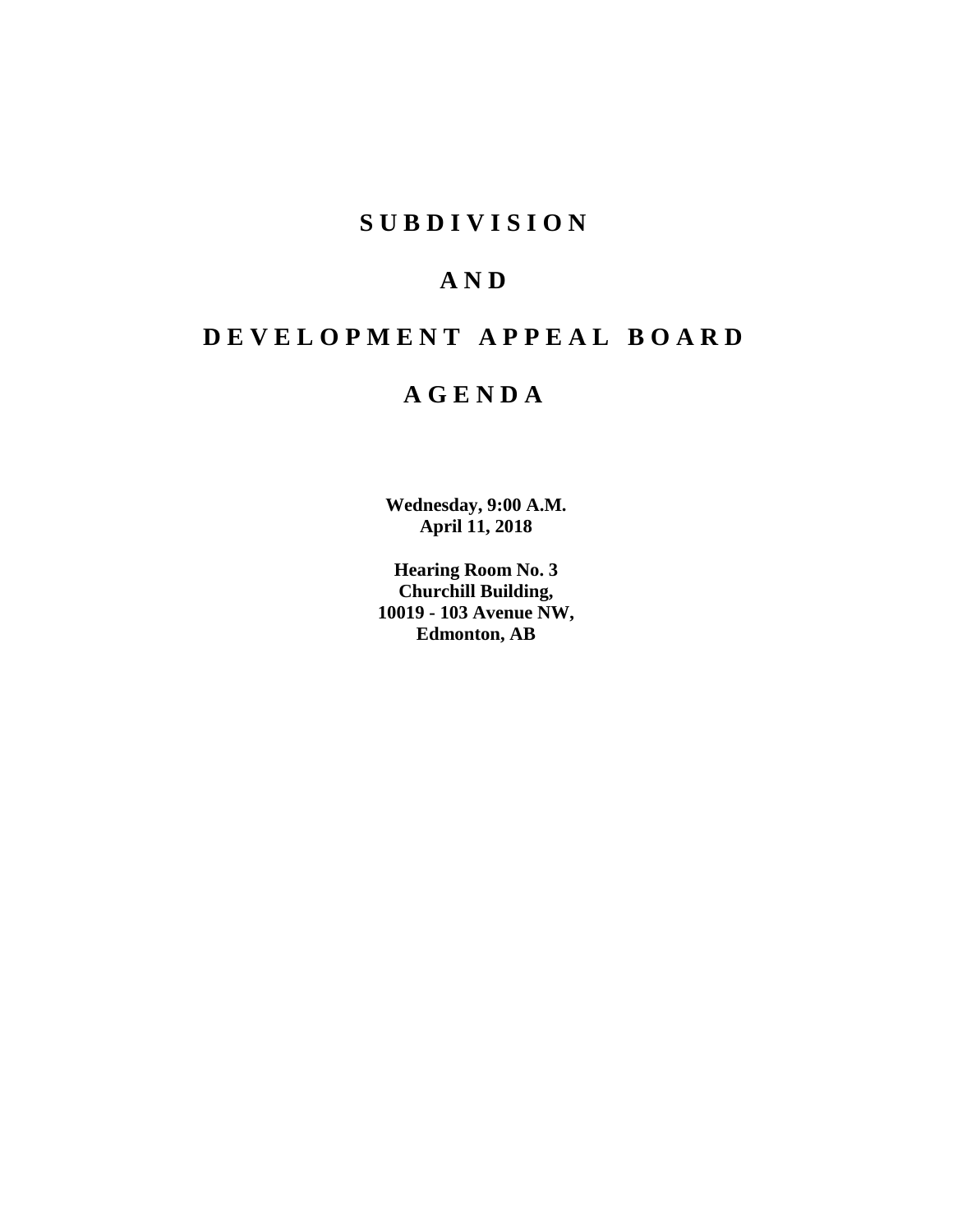# **SUBDIVISION AND DEVELOPMENT APPEAL BOARD HEARING ROOM NO. 3**

| 9:00 A.M. | $SDAB-D-18-049$ | Change the Use from a Single Family House to<br>a Group Home (14 residents) (People Support<br>Services)                              |  |  |
|-----------|-----------------|---------------------------------------------------------------------------------------------------------------------------------------|--|--|
|           |                 | 9910 - 213 Street NW<br>Project No.: 267178487-001                                                                                    |  |  |
| NOTF:     | <i>12800.</i>   | Unless otherwise stated, all references to "section numbers" in this<br>Agenda refer to the authority under the Edmonton Zoning Bylaw |  |  |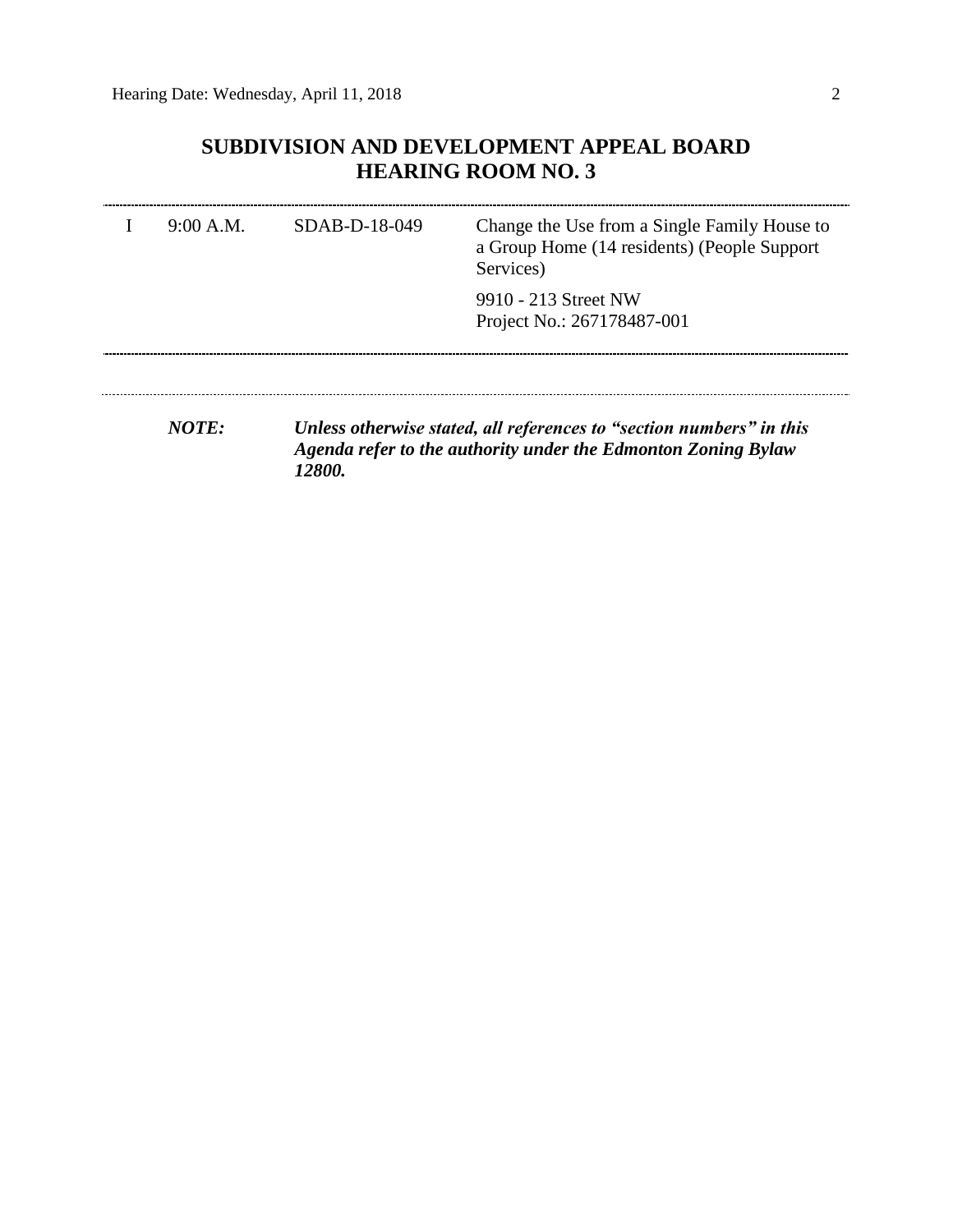| ITEM I: 9:00 A.M. |                                                        | FILE: SDAB-D-18-049                                                                                      |  |  |
|-------------------|--------------------------------------------------------|----------------------------------------------------------------------------------------------------------|--|--|
|                   | AN APPEAL FROM THE DECISION OF THE DEVELOPMENT OFFICER |                                                                                                          |  |  |
|                   | <b>APPELLANT:</b>                                      |                                                                                                          |  |  |
|                   | <b>APPLICATION NO.:</b>                                | 267178487-001                                                                                            |  |  |
|                   | <b>APPLICATION TO:</b>                                 | Change the Use from a Single Family<br>House to a Group Home (14 residents)<br>(People Support Services) |  |  |
|                   | <b>DECISION OF THE</b><br>DEVELOPMENT AUTHORITY:       | Refused                                                                                                  |  |  |
|                   | <b>DECISION DATE:</b>                                  | March 16, 2018                                                                                           |  |  |
|                   | DATE OF APPEAL:                                        | March 16, 2018                                                                                           |  |  |
|                   | MUNICIPAL DESCRIPTION<br>OF SUBJECT PROPERTY:          | 9910 - 213 Street NW                                                                                     |  |  |
|                   | <b>LEGAL DESCRIPTION:</b>                              | Plan 4799TR Lot 18B                                                                                      |  |  |
|                   | ZONE:                                                  | (RR) Rural Residential Zone                                                                              |  |  |
|                   | <b>OVERLAY:</b>                                        | N/A                                                                                                      |  |  |
|                   | <b>STATUTORY PLAN:</b>                                 | Lewis Farms Area Structure Plan                                                                          |  |  |
|                   |                                                        |                                                                                                          |  |  |

# *Grounds for Appeal*

The Appellant provided the following reasons for appealing the decision of the Development Authority:

> 1) The decision discriminates against individuals with disabilities and is therefore contrary to Section 15(1) of the Canadian Charter of Rights and Freedoms,

> 2) The Zoning Bylaw 12800 pursuant to which the decision was made discriminates against individuals with disabilities and is therefore contrary to Section 15(1) of the Canadian Charter of Rights and Freedoms,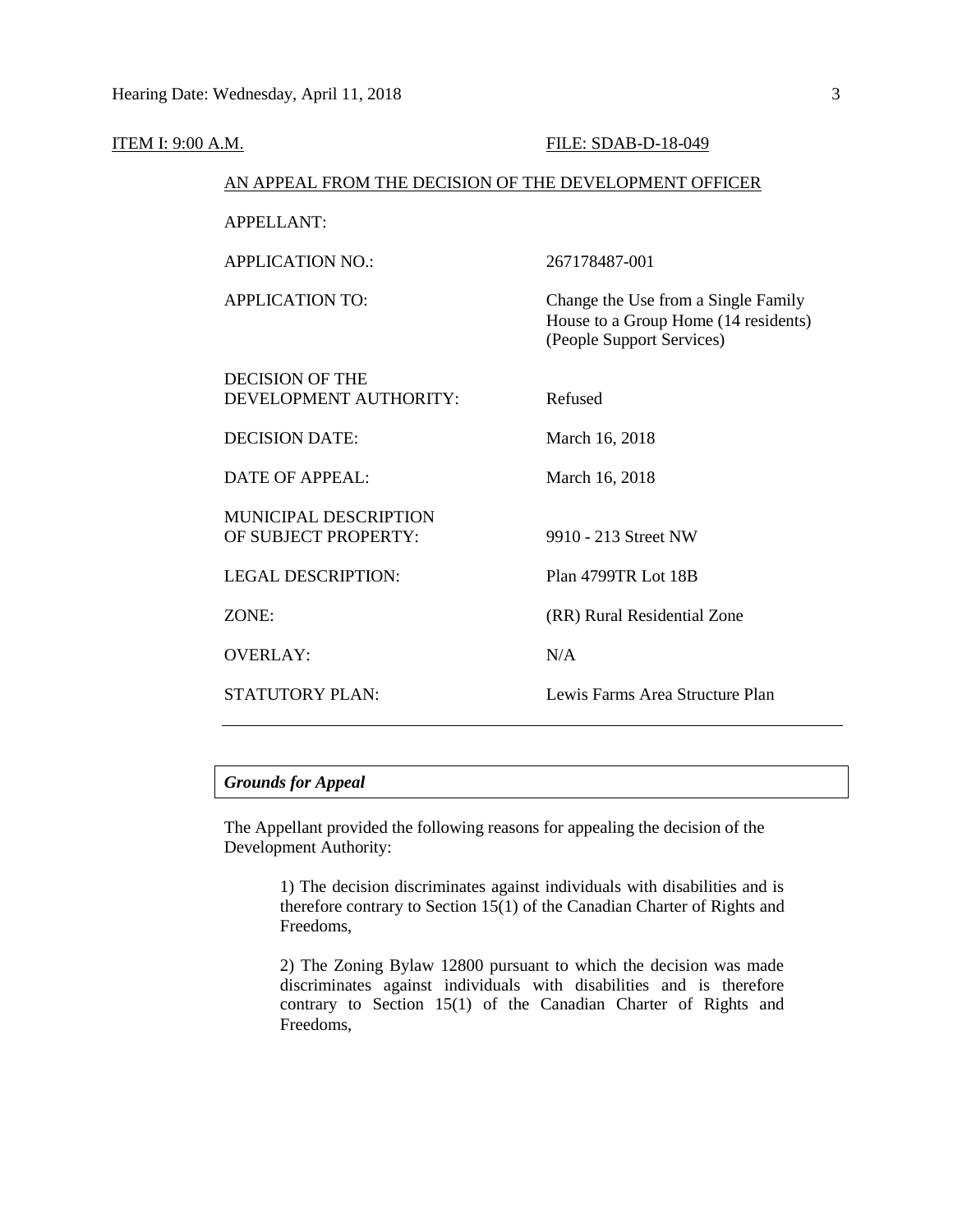3) The decision was made outside the statutory 40 day limit and is therefore contrary to the Zoning Bylaw 12800 pursuant to which the decision was made or Section 684(1) of the MUNICIPAL GOVERNMENT ACT,

4) The Development Officer who made the decision was not lawfully designated or empowered as mandated by the Zoning Bylaw 12800 or Section 624 of the MUNICIPAL GOVERNMENT ACT such that the decision is therefore without jurisdiction,

5) The Development Officer erred in not exercising his discretion in favor of approving, with or without conditions as a Class B Discretionary Development, the application for development given that the proposed development would not have unduly interfered with the amenities of the neighborhood, nor materially interfered with or affected the use, enjoyment or value of neighboring properties,

6) The decision was made in whole or in part based on institutional or personal bias against the property itself or its owners or unduly influenced by comments made or opinions expressed to the Development Officer by employees or contractors or agents of the City of Edmonton or EPCOR, and as such the decision is contrary to even basic principles of fairness or fundamental justice, or otherwise made in bad faith,

7) The development Officer failed, contrary to law, to consider all relevant information or ignored information likely to have impacted his decision,

8) No notice of the application was given to neighboring land owners as required by law and as such the input of the community was not considered as required by law,

9) The decision failed to take into account the impact or benefit to the neighborhood as required by law,

10) The decision is inconsistent with other decisions made by Development Officers in similar applications or circumstances or involving similar principles and as such violates the spirit and intent of the MUNICIPAL GOVERNMENT ACT or is contrary to principles of fairness or fundamental justice,

11) The reasons for the decision to not address why the discretion was exercised against granting the application as a Discretionary Development and as such the decision is contrary to section 683.1(11) of the MUNICIPAL GOVERNMENT ACT,

12) The decision is contrary to the municipal development plan mandated by Section 632 of the MUNICIPAL GOVERNMENT ACT and as such is unlawful or without jurisdiction,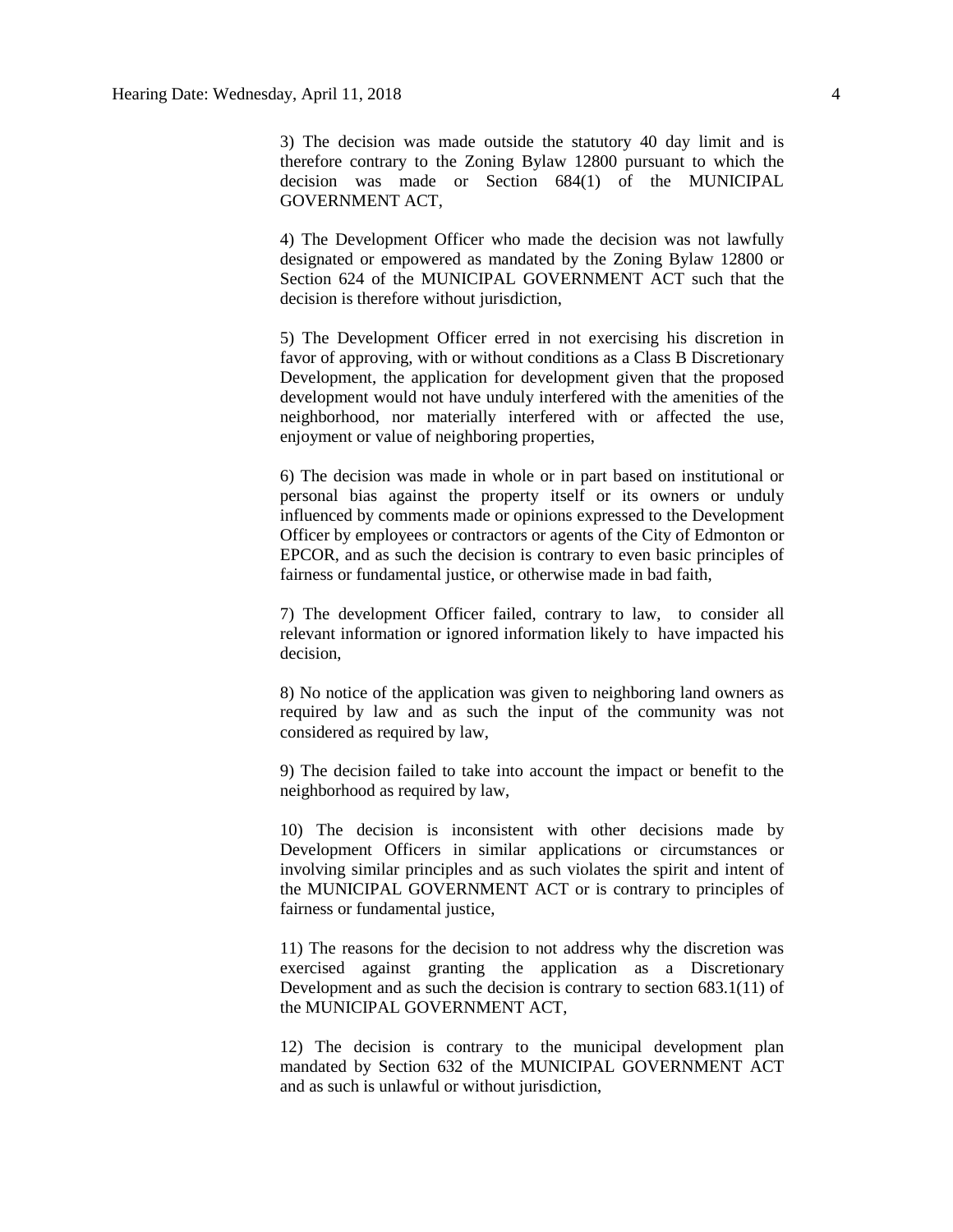13) The decision is inconsistent with other decisions made in similar circumstances or involving similar principles and decided by Appeal Board or the Courts and as such the decision is unlawful or without jurisdiction.

14) The discretionary nature of the authority granted to Development Officers pursuant to Section 11 of the Zoning Bylaw 12800, as well as the lack of oversight of the exercise of that discretion renders any exercises of that discretion or decisions made by those officers so capricious or arbitrary as to violate even basic principles of fairness or fundamental justice,

15) The decision violates the Threshold Purpose stated in Section 96.2.b of the Zoning Bylaw 12800 with regard to ensuring that Special Residential Facilities are available in all neighborhoods,

16) Such further or other grounds as the Appellant may advise and the Honorable Board allow.

## *General Matters*

## **Appeal Information:**

The *Municipal Government Act*, RSA 2000, c M-26 states the following:

## **Grounds for Appeal**

**685(1)** If a development authority

- (a) fails or refuses to issue a development permit to a person,
- (b) issues a development permit subject to conditions, or
- (c) issues an order under section 645,

the person applying for the permit or affected by the order under section 645 may appeal to the subdivision and development appeal board.

#### **Appeals**

**686(1)** A development appeal to a subdivision and development appeal board is commenced by filing a notice of the appeal, containing reasons, with the board,

- (a) in the case of an appeal made by a person referred to in section 685(1)
	- (i) with respect to an application for a development permit,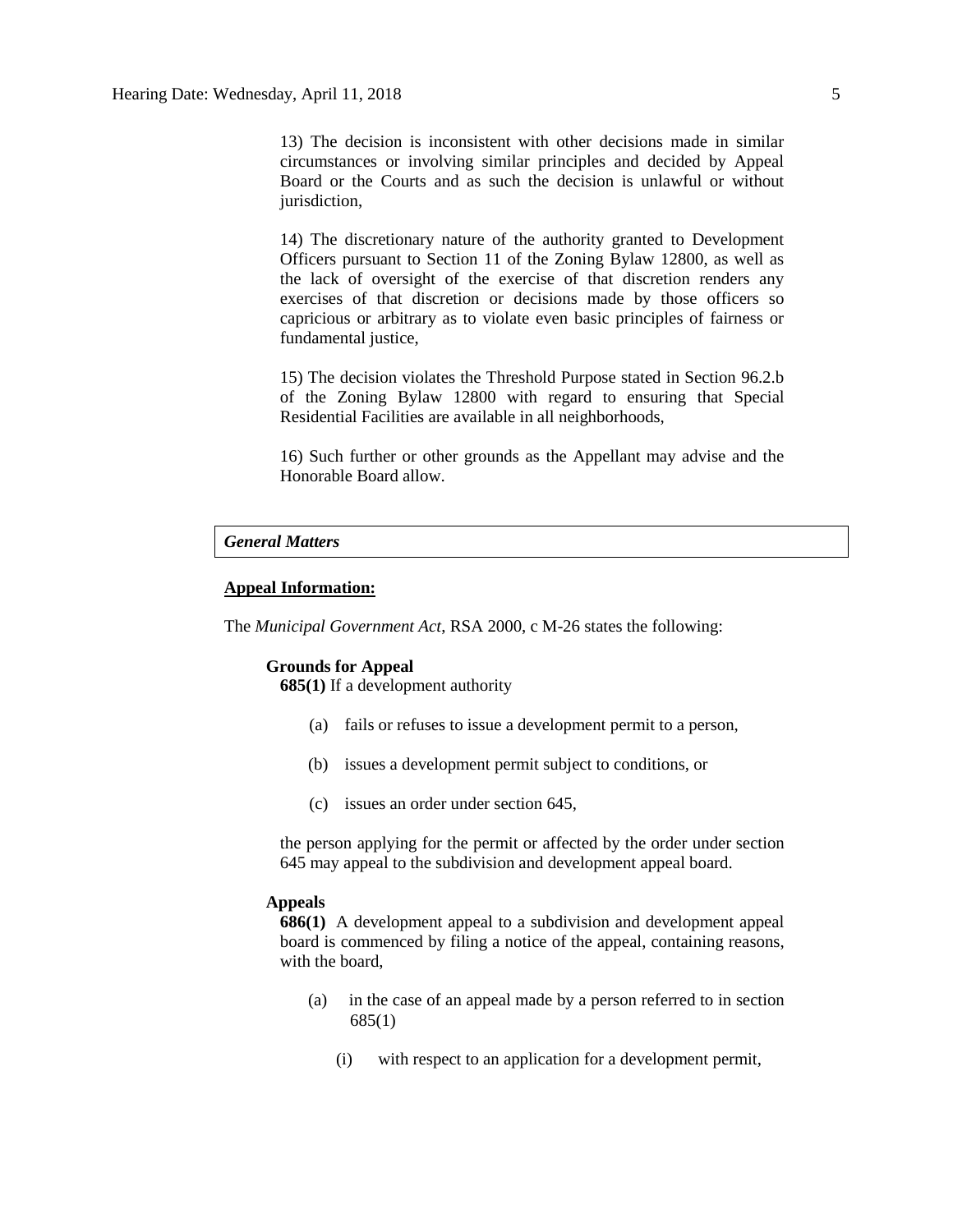(A) within 21 days after the date on which the decision is made under section 642, […]

#### **Hearing and Decision**

**687(3)** In determining an appeal, the subdivision and development appeal board

…

- (a.1) must comply with the land use policies;
- (a.2) subject to section 638, must comply with any applicable statutory plans;
- (a.3) subject to clause (d), must comply with any land use bylaw in effect;

…

- (c) may confirm, revoke or vary the order, decision or development permit or any condition attached to any of them or make or substitute an order, decision or permit of its own;
- (d) may make an order or decision or issue or confirm the issue of a development permit even though the proposed development does not comply with the land use bylaw if, in its opinion,
	- (i) the proposed development would not
		- (A) unduly interfere with the amenities of the neighbourhood, or
		- (B) materially interfere with or affect the use, enjoyment or value of neighbouring parcels of land,

and

(ii) the proposed development conforms with the use prescribed for that land or building in the land use bylaw.

### **Non-conforming use and non-conforming buildings**

**643(1)** If a development permit has been issued on or before the day on which a land use bylaw or a land use amendment bylaw comes into force in a municipality and the bylaw would make the development in respect of which the permit was issued a non-conforming use or non-conforming building, the development permit continues in effect in spite of the coming into force of the bylaw.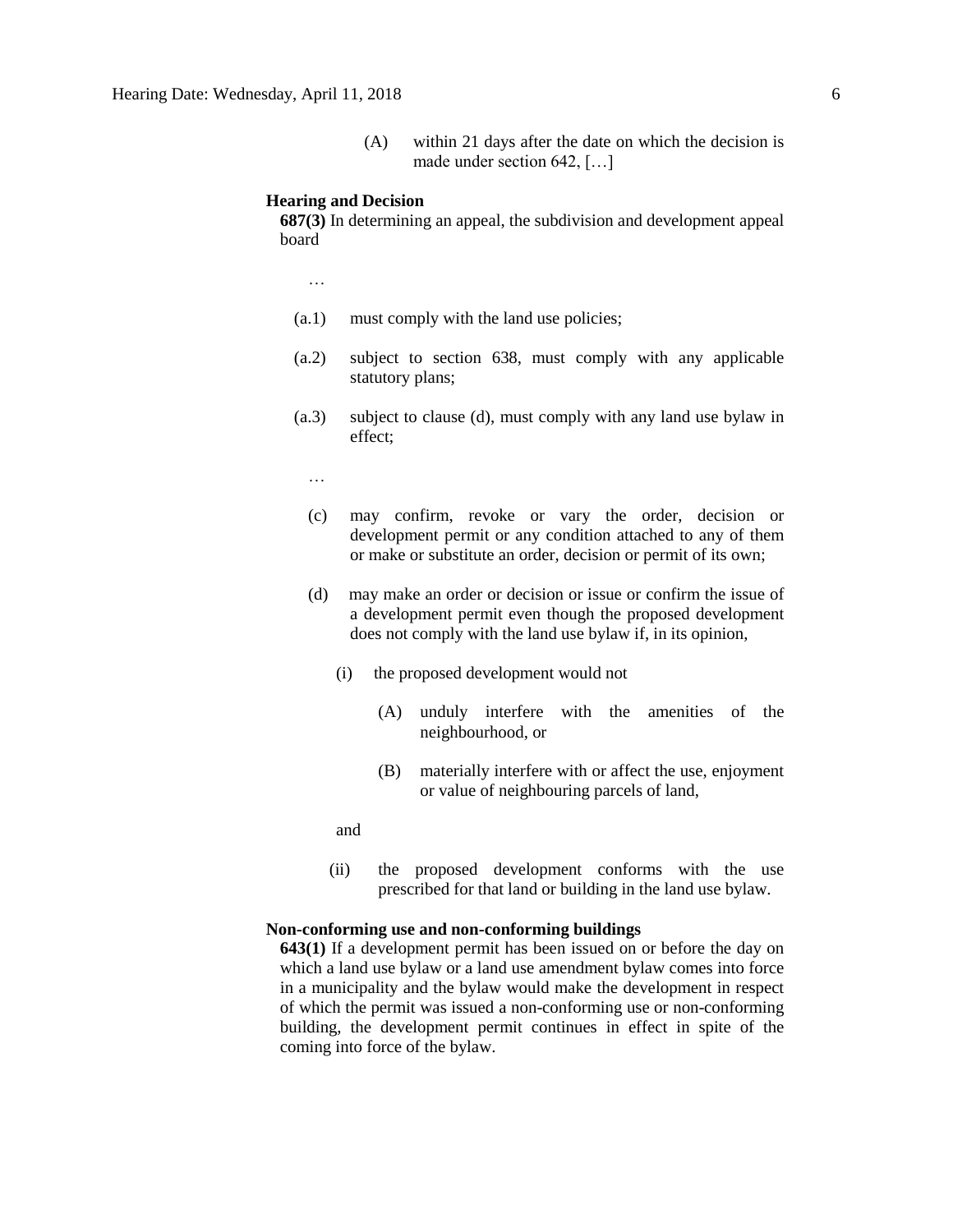**(2)** A non-conforming use of land or a building may be continued but if that use is discontinued for a period of 6 consecutive months or more, any future use of the land or building must conform with the land use bylaw then in effect.

**(3)** A non-conforming use of part of a building may be extended throughout the building but the building, whether or not it is a nonconforming building, may not be enlarged or added to and no structural alterations may be made to it or in it.

**(4)** A non-conforming use of part of a lot may not be extended or transferred in whole or in part to any other part of the lot and no additional buildings may be constructed on the lot while the nonconforming use continues.

**(5) A non-conforming building may continue to be used but the building may not be enlarged, added to, rebuilt or structurally altered except**

- **(a) to make it a conforming building,**
- **(b) for routine maintenance of the building, if the development authority considers it necessary, or**
- **(c) in accordance with a land use bylaw that provides minor variance powers to the development authority for the purposes of this section.**

**(6)** If a non-conforming building is damaged or destroyed to the extent of more than 75percent of the value of the building above its foundation, the building may not be repaired or rebuilt except in accordance with the land use bylaw.

**(7)** The land use or the use of a building is not affected by a change of ownership or tenancy of the land or building.

### **General Provisions from the** *Edmonton Zoning Bylaw:*

Under section 240.3(2), a **Group Home** is a **Discretionary Use** in the **(RR) Rural Residential Zone**.

Under section 7.3(3), **Group Home** means:

a building or part of a building used for Congregate Living for residents who have moderate and non-severe physical, cognitive or behavioral health issues and who require daily or frequent professional care and supervision to perform daily living tasks, improve wellness, achieve stable and harmonious tenancy, or to exit safely in case of an emergency event.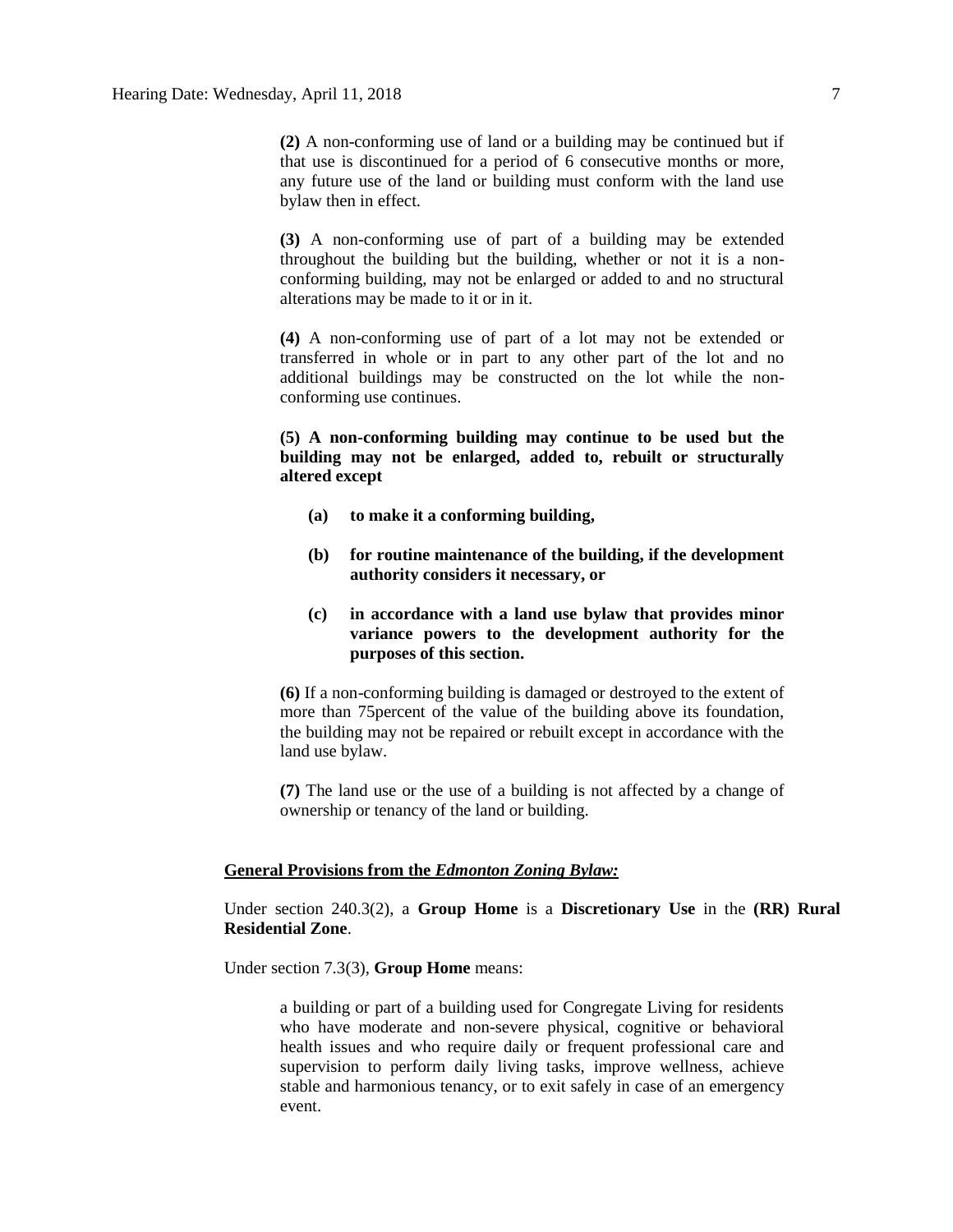This Use does not include Extended Medical Treatment Services, Detention and Correction Facilities, Fraternity and Sorority Housing, Limited Group Homes, and Lodging Houses.

Under section 6.1(19), **Congregate Living** means:

four or more individuals occupying Sleeping Units in a building where the occupants share access to facilities such as cooking, dining, laundry, or sanitary facilities. Typical Uses where Congregate Living is found include Fraternity and Sorority Housing, Group Homes, Limited Group Homes, and Lodging Houses.

Under section 6.1(26), **Density** means "when used in reference to Residential and Residential-Related development, the number of Dwellings on a Site expressed as Dwellings per hectare."

Under section 6.1(32), **Dwelling** means:

a self contained unit comprised of one or more rooms accommodating sitting, sleeping, sanitary facilities, and a principal kitchen for food preparation, cooking, and serving. A Dwelling is used permanently or semi-permanently as a residence for a single Household.

Under section 6.1(107), **Sleeping Unit** means:

a Habitable Room in a building used for Congregate Living in which the room is occupied by a person under any form of accommodation agreement providing remuneration for the room, and the room:

- 1. does not include provision for cooking or food preparation except as provided for in Section 76 and 79 of this Bylaw;
- 2. may or may not be equipped with sanitary facilities; and
- 3. provides accommodation for a maximum of two persons.

#### Section 240.1 states that the **General Purpose** of the **(RR) Rural Residential Zone** is:

to provide for Single Detached Residential development of a permanent nature in a rural setting, generally without the provision of the full range of urban utility services. The RR Zone is intended to regulate rural residential development within existing rural residential subdivisions that existed prior to the passage of this Bylaw, and is not intended to facilitate future rural residential development and subdivision, which is contrary to the Municipal Development Plan.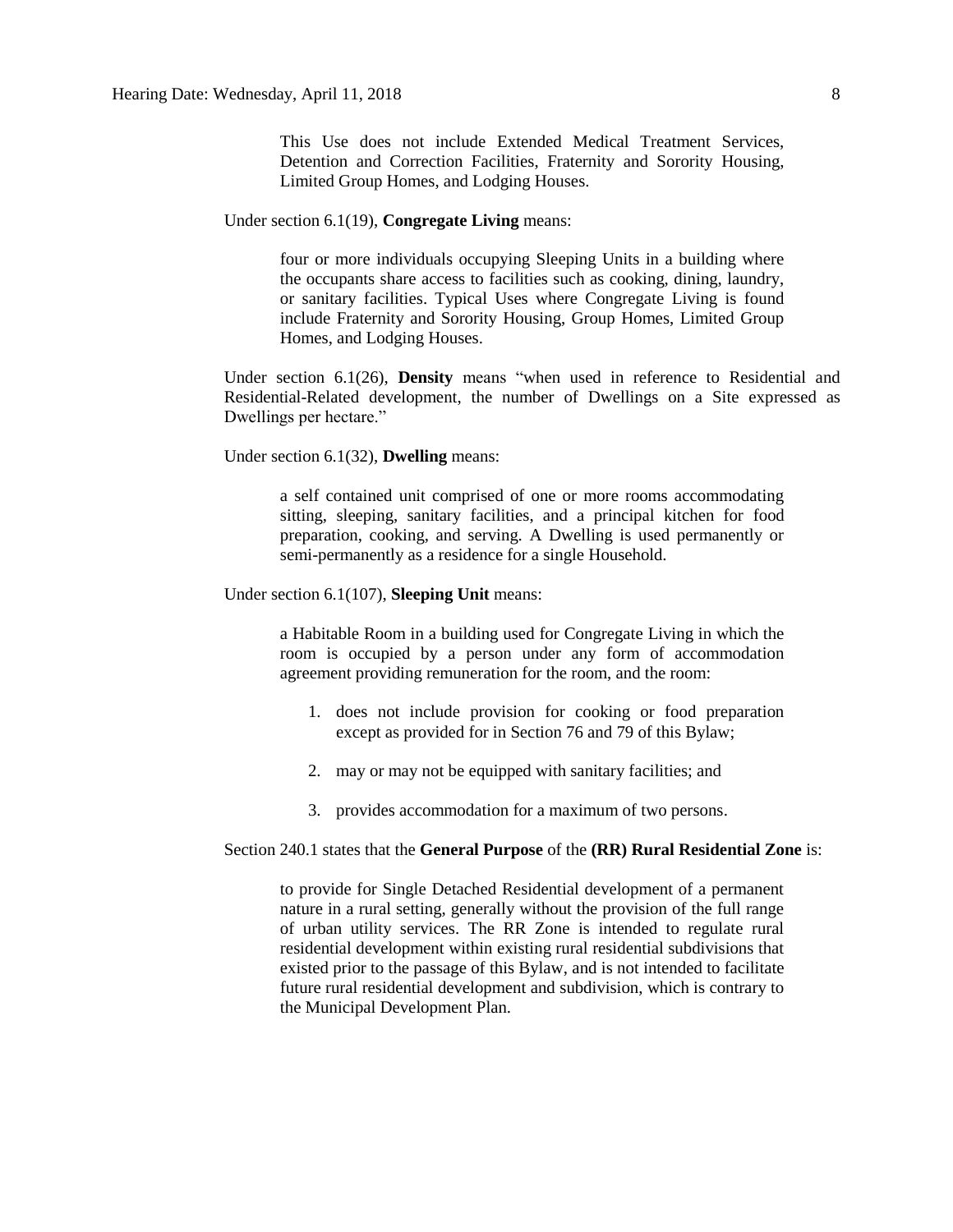### *Dwellings / Thresholds*

Section 240.4(9) states:

The maximum number of Dwellings per Site shall be one Single Detached Dwelling, and, where the provisions of this Bylaw are met, up to one of either a Secondary Suite or Garden Suite per Site shall be allowed.

Section 240.5(2) states "Limited Group Homes, Group Homes, and Lodging Houses shall comply with Section 96 of this Bylaw."

Section 96 provides the following with respect to *Group Homes Thresholds*:

1. Special Residential Facilities

For the purpose of this section, [Fraternity and Sorority Housing, Group](javascript:void(0);)  [Homes, Limited Group Homes,](javascript:void(0);) and [Lodging Houses](javascript:void(0);) shall be collectively referred to as Special Residential Facilities. Group Homes developed in combination with Apartment Housing either in one building or on one Site, and which meet the criteria of [Section 94,](http://webdocs.edmonton.ca/InfraPlan/zoningbylaw/ZoningBylaw/Part1/Special_Land/94._Supportive_Community_Provision.htm) Supportive Community Provisions, shall be exempt from the requirements of subsection 96(3)(b) and (c) of this Bylaw.

2. Threshold Purpose

The purpose of the Fraternity and Sorority Housing, Limited Group Homes, Group Homes, and Lodging Houses Thresholds is to:

- a. ensure that the capacity of any neighbourhood to accommodate Special Residential Facilities is not exceeded;
- b. ensure that Special Residential Facilities are available in all neighbourhoods; and
- c. protect existing Special Residential Facilities from concentration that could impair their proper functioning.

## **3. General Regulations**

**Special Residential Facilities shall comply with all thresholds contained in this Section in addition to any other regulations in this Bylaw including any relevant Special Land Use Provisions that apply. In all cases, the most restrictive threshold shall apply.**

**a. When determining the threshold for the number of Special Residential Facilities per neighbourhood, a maximum of 3 facilities per 1000 persons shall be allowed in any neighbourhood.**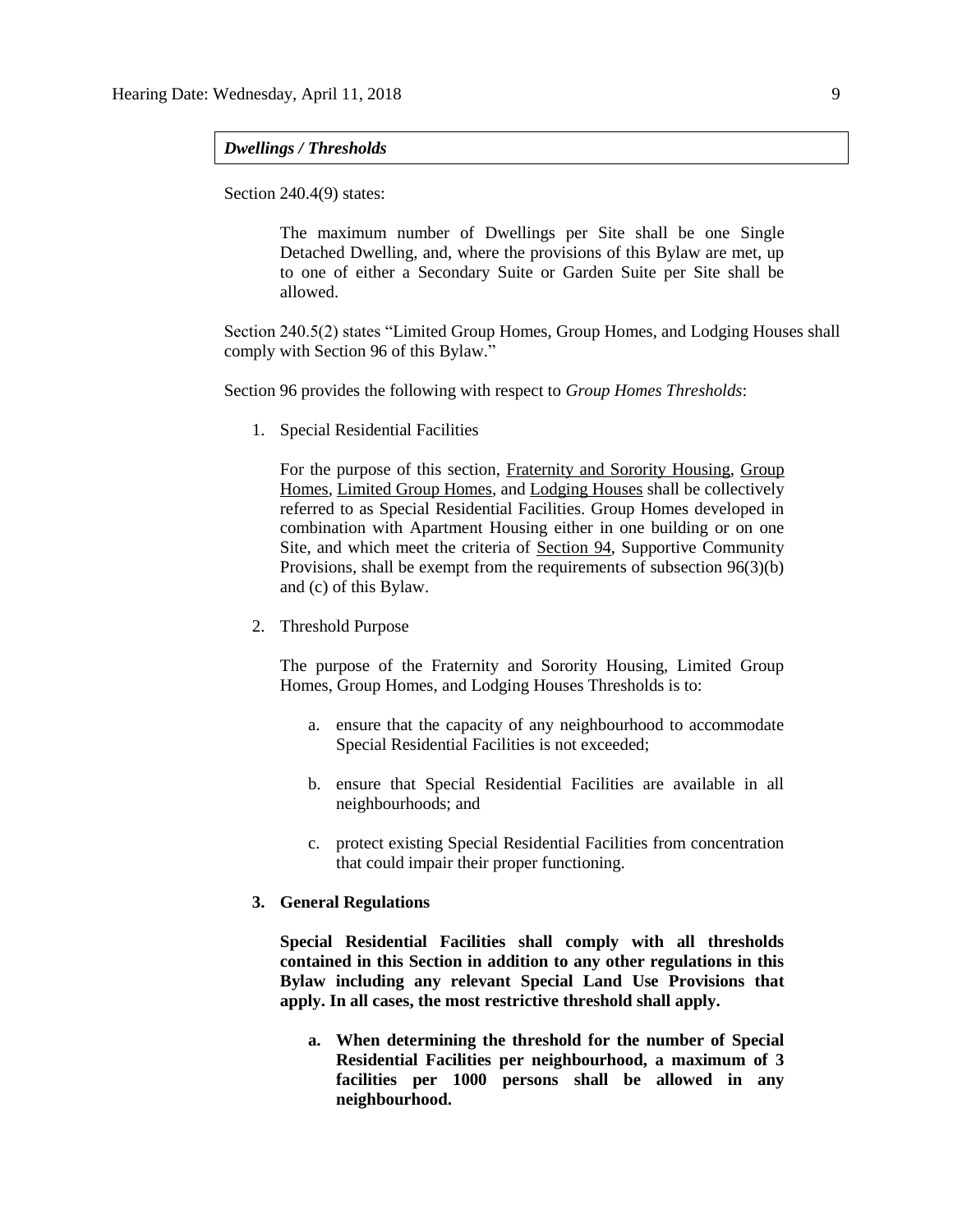- b. When determining the threshold for the number of Special Residential Facilities by Use per block.
	- i. a maximum of 2 Special Residential Facilities shall be allowed on a single block in a residential Zone;
	- ii. a maximum block length of [150 m](javascript:void(0);) measured from the nearest intersection shall be used to determine this threshold.
- c. When determining the threshold for the number of residents of Special Residential Facilities per opposing block face;
	- i. accommodation for a maximum of 12 residents shall be allowed on an opposing block face in Special Residential Facilities in any residential Zone where either Group Homes or Lodging Houses are a Discretionary Use;
	- ii. accommodation for a maximum of 30 residents shall be allowed on an opposing block face in Special Residential Facilities in any residential Zone where either Group Homes or Lodging Houses are a Permitted Use; and
	- iii. a maximum block face length of [150 m](javascript:void(0);) measured from the nearest intersection shall be used to determine this threshold.
- **4. Density**

**For the purposes of calculating Density for a Group Home or Lodging House each Sleeping Unit shall be considered a Dwelling when a development contains seven or more Sleeping Units.**

5. Register

For the purpose of applying these regulations the Development Officer shall maintain a register of all approved Special Residential Facilities. The register shall include the address of the facility, maximum occupancy of the facility, and any other necessary information.

### **Development Officer's Determination**

**1. The maximum number of Dwellings per Site shall be one Dwelling (Section 240.4.9).**

**This Group Home has 14 sleeping units. In accordance to the Congregate Living Density regulation (Section 96.4), the Group Home contains 14 Dwellings.** [unedited]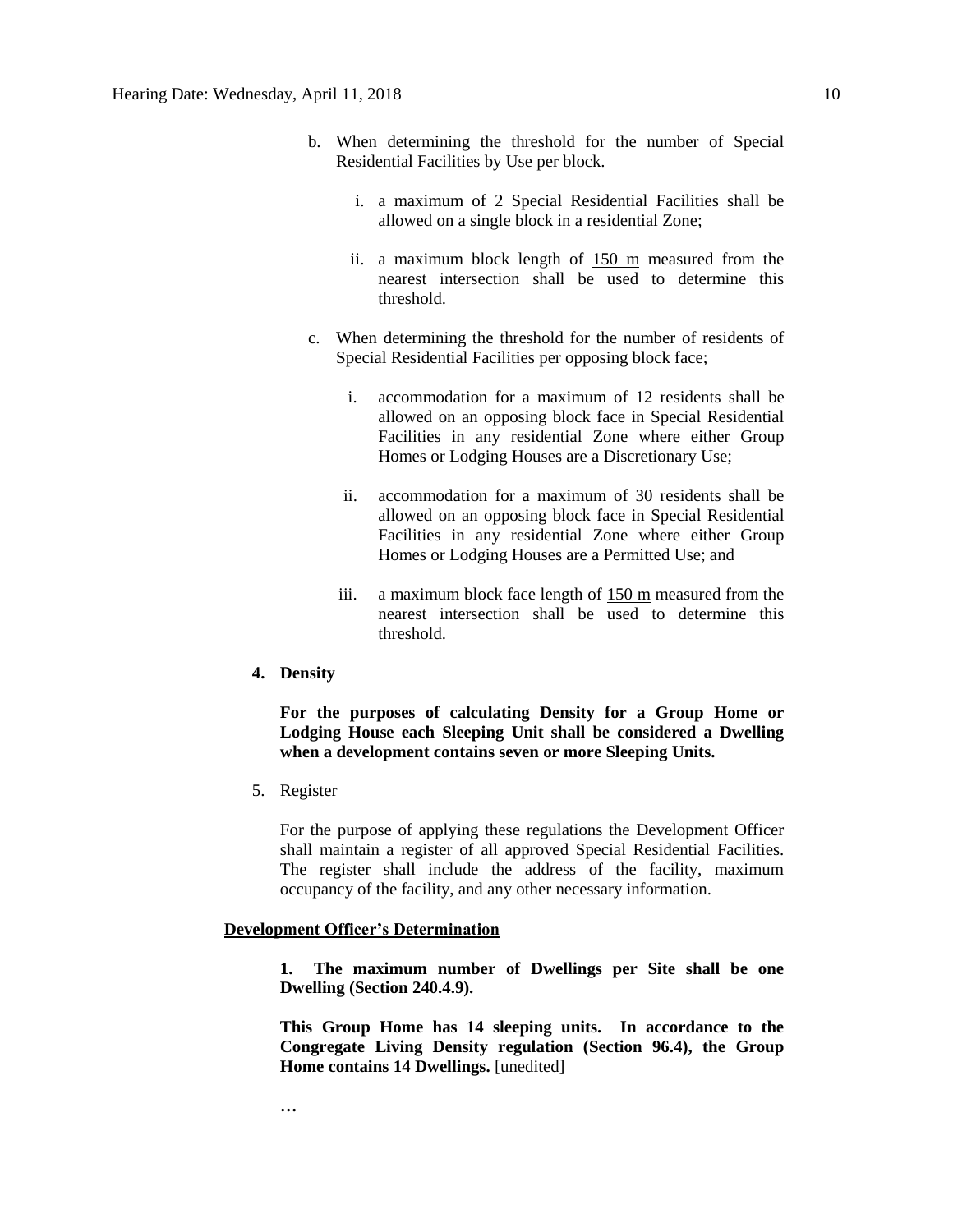**3. A maximum of 3 Congregate Living facilities per 1000 persons shall be allowed in any neighbourhood (Section 96.3.a).**

**A maximum of 0.2 Congregate Living facilities is allowed within the Lewis Farms Industrial Neighbourhood.** [unedited]

*Occupancy*

Section 79.2 provides the following with respect to *Group Homes*:

In addition to the regulations in Section 96 of this Bylaw, [Group Homes](javascript:void(0);) shall comply with the following regulations:

- **a. the maximum occupancy of a Group Home in a Zone where Group Homes are a Discretionary Use shall be a maximum of 6 residents**;
- b. …
- c. the Development Officer may restrict the occupancy of a Group Home to fewer than the maximum number of residents allowed having regard for the threshold purpose identified in Section 96 of this Bylaw, the level of traffic generation, parking demand, and frequency of visits by emergency vehicles relative to that which is characteristic of the Zone in which the Group Home is located;
- d. a Group Home shall be developed as a purpose-built freestanding structure, or [Single Detached Housing](javascript:void(0);) converted for the purpose, or part of an Apartment Housing development;
- e. …
- f. …
- g. no Major Home Based Business, Secondary Suite, Garden Suite or Garage Suite shall be permitted as part of a Group Home development or on the Site of such development;
- h. where a Group Home is designed as a freestanding structure it shall be of a size, scale, and outward appearance that is typical of surrounding residential development; and
- i. increases in vehicular traffic generation and parking demand must be to the satisfaction of the Development Officer and/or Transportation Services.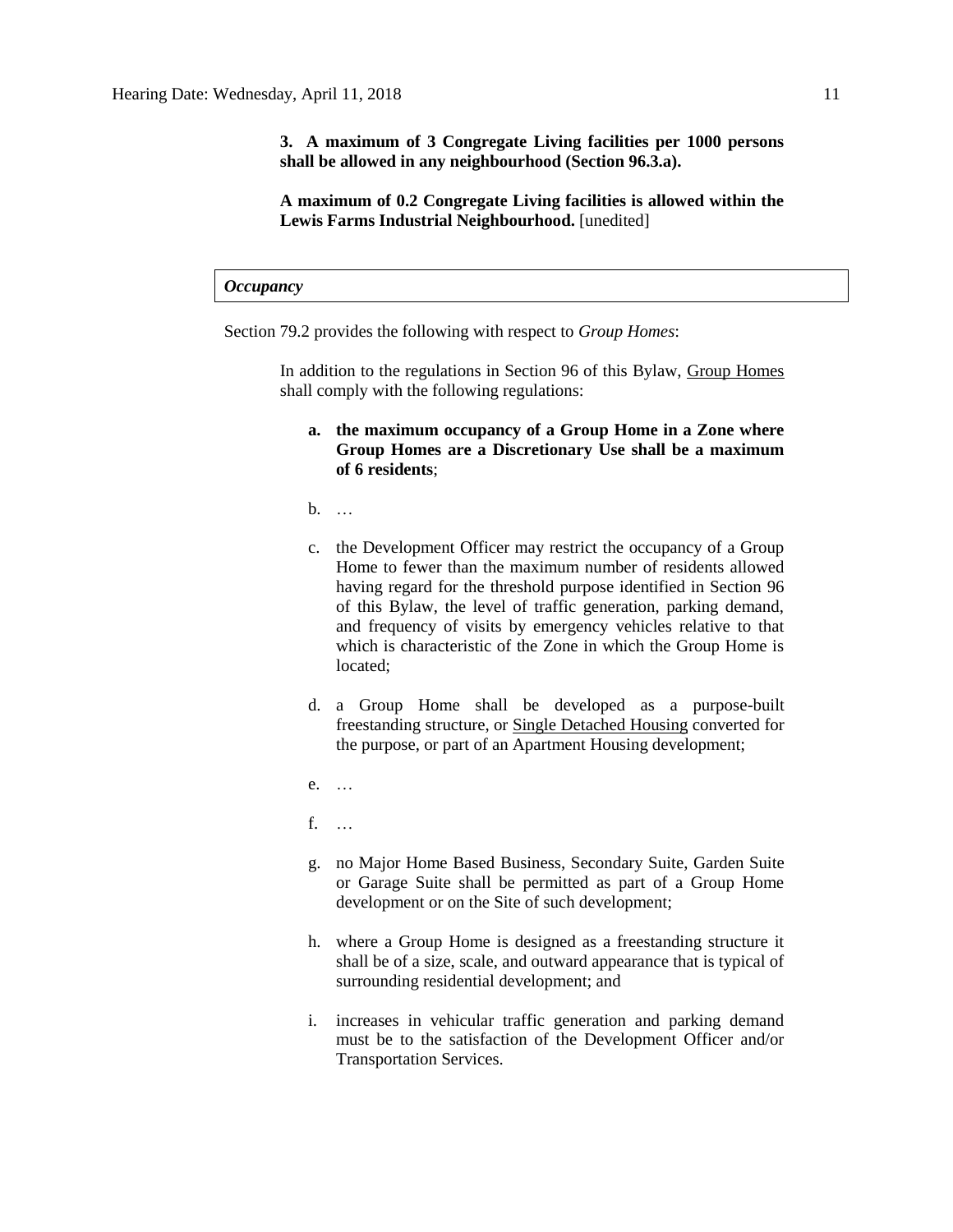## **Development Officer's Determination**

**2. The maximum occupancy of a Group Home in a Zone where Group Homes are a Discretionary Use shall be a maximum of 6 residents (Section 79.2.a).**

**The proposed occupancy of the Group Home is 14 residents.**  [unedited]

| <b>Application Number</b> | <b>Description</b>          | <b>Decision</b>                                                                                                                |  |  |
|---------------------------|-----------------------------|--------------------------------------------------------------------------------------------------------------------------------|--|--|
| SDAB-D-06-065             | Operate a Major Home        | April 13, 2006; that the                                                                                                       |  |  |
|                           | (Bed<br>Occupation<br>&     | appeal be ALLOWED and                                                                                                          |  |  |
|                           | Breakfast - 2 bedrooms)     | DEVELOPMENT<br>the the state of the state of the state of the state of the state of the state of the state of the state of the |  |  |
|                           |                             | <b>GRANTED</b> with a variance                                                                                                 |  |  |
|                           |                             | being granted to Section                                                                                                       |  |  |
|                           |                             | $75(7)$ to allow a maximum                                                                                                     |  |  |
|                           |                             | number of eight sleeping                                                                                                       |  |  |
|                           |                             | units subject to conditions.                                                                                                   |  |  |
| $SDAB-D-01-048$           | Construct a single detached | May 23, 2001; that the appeal                                                                                                  |  |  |
|                           | with<br>house<br>accessory  | be ALLOWED<br>and<br>the                                                                                                       |  |  |
|                           | building (detached garage). | development GRANTED                                                                                                            |  |  |
|                           |                             | subject to conditions.                                                                                                         |  |  |

*Previous Subdivision and Development Appeal Board Decisions*

## Notice to Applicant/Appellant

Provincial legislation requires that the Subdivision and Development Appeal Board issue its official decision in writing within fifteen days of the conclusion of the hearing. Bylaw No. 11136 requires that a verbal announcement of the Board's decision shall be made at the conclusion of the hearing of an appeal, but the verbal decision is not final nor binding on the Board until the decision has been given in writing in accordance with the *Municipal Government Act*.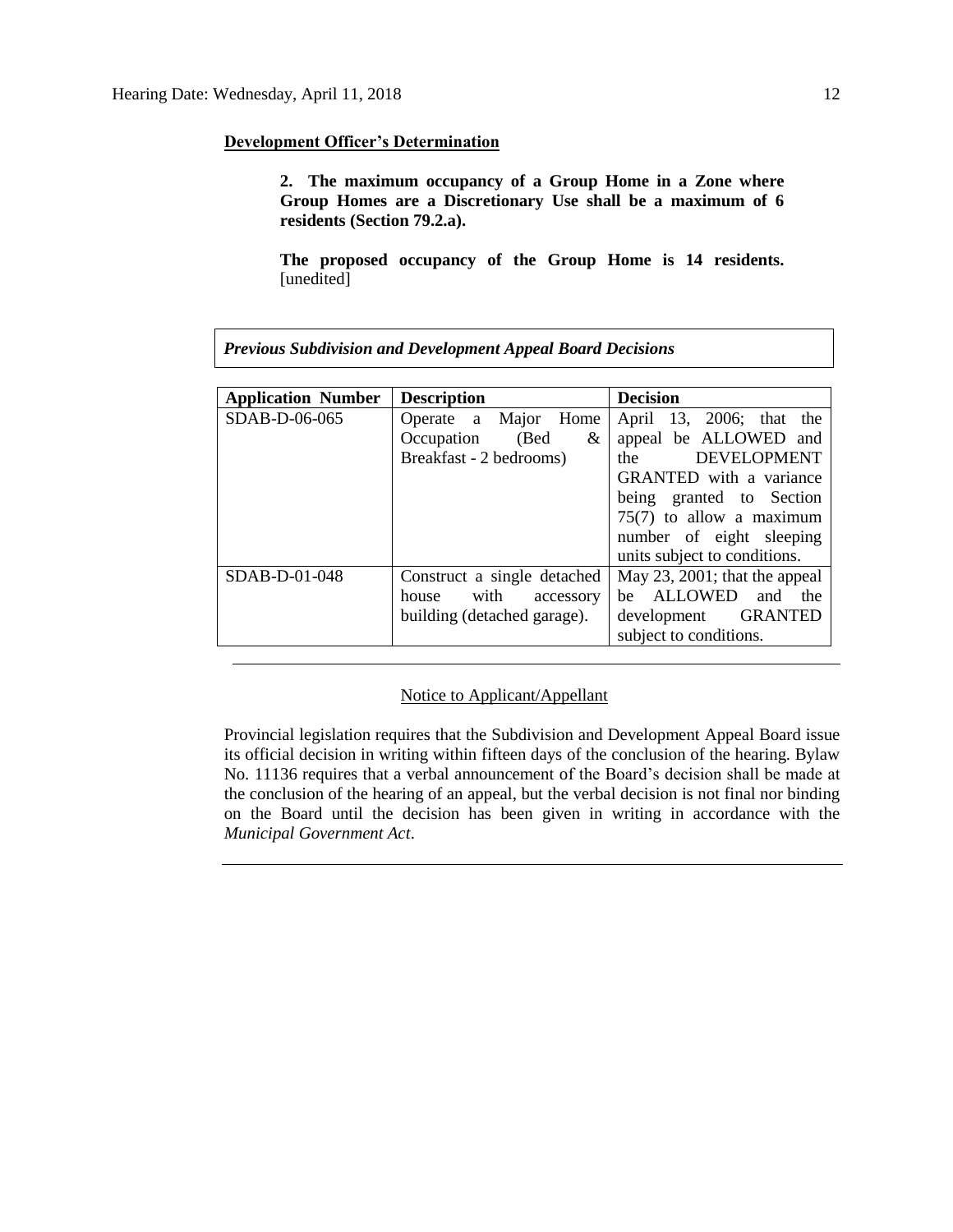| <b>nonton</b>                                                                                                     | Project Number: 267178487-001<br><b>Application Date:</b><br>NOV 15, 2017                                                        |  |  |  |
|-------------------------------------------------------------------------------------------------------------------|----------------------------------------------------------------------------------------------------------------------------------|--|--|--|
| <b>Application for</b>                                                                                            | <b>Printed:</b><br>March 19, 2018 at 11:13 AM<br>1 of 2<br>Page:                                                                 |  |  |  |
|                                                                                                                   |                                                                                                                                  |  |  |  |
|                                                                                                                   | <b>Major Development Permit</b>                                                                                                  |  |  |  |
| This document is a Development Permit Decision for the development application described below.                   |                                                                                                                                  |  |  |  |
| Applicant                                                                                                         | Property Address(es) and Legal Description(s)                                                                                    |  |  |  |
|                                                                                                                   | 9910 - 213 STREET NW<br>Plan 4799TR Lot 18B                                                                                      |  |  |  |
|                                                                                                                   | <b>Specific Address(es)</b>                                                                                                      |  |  |  |
|                                                                                                                   | Entryway: 9910 - 213 STREET NW                                                                                                   |  |  |  |
|                                                                                                                   | Building: 9910 - 213 STREET NW                                                                                                   |  |  |  |
| <b>Scope of Application</b>                                                                                       |                                                                                                                                  |  |  |  |
| To change the Use from a Single Family House to a Group Home (14 residents). (People Support Services)            |                                                                                                                                  |  |  |  |
| <b>Permit Details</b>                                                                                             |                                                                                                                                  |  |  |  |
| Class of Permit: Class B                                                                                          | Contact Person:                                                                                                                  |  |  |  |
| Gross Floor Area (sq.m.):                                                                                         | Lot Grading Needed?: N                                                                                                           |  |  |  |
| New Sewer Service Required: N                                                                                     | NumberOfMainFloorDwellings:                                                                                                      |  |  |  |
| Site Area (sq. m.):                                                                                               | Stat. Plan Overlay/Annex Area: (none)                                                                                            |  |  |  |
| I/We certify that the above noted details are correct.                                                            |                                                                                                                                  |  |  |  |
| Applicant signature:                                                                                              |                                                                                                                                  |  |  |  |
| <b>Development Application Decision</b><br>Refused                                                                |                                                                                                                                  |  |  |  |
| <b>Reason for Refusal</b><br>1. The maximum number of Dwellings per Site shall be one Dwelling (Section 240.4.9). |                                                                                                                                  |  |  |  |
| Home contains 14 Dwellings.                                                                                       | This Group Home has 14 sleeping units. In accordance to the Congregate Living Density regulation (Section 96.4), the Group       |  |  |  |
| residents (Section 79.2.a).                                                                                       | 2. The maximum occupancy of a Group Home in a Zone where Group Homes are a Discretionary Use shall be a maximum of 6             |  |  |  |
| The proposed occupancy of the Group Home is 14 residents.                                                         |                                                                                                                                  |  |  |  |
|                                                                                                                   | 3. A maximum of 3 Congregate Living facilities per 1000 persons shall be allowed in any neighbourhood (Section 96.3.a).          |  |  |  |
| A maximum of 0.2 Congregate Living facilities is allowed within the Lewis Farms Industrial Neighbourhood.         |                                                                                                                                  |  |  |  |
| <b>Rights of Appeal</b><br>Chapter 24, Section 683 through 689 of the Municipal Government Amendment Act.         | The Applicant has the right of appeal within 14 days of receiving notice of the Development Application Decision, as outlined in |  |  |  |
| Issue Date: Mar 16, 2018 Development Authority: LIANG, BENNY<br>Signature: National Commission of the Signature:  |                                                                                                                                  |  |  |  |
|                                                                                                                   |                                                                                                                                  |  |  |  |
| THIS IS NOT A PERMIT                                                                                              |                                                                                                                                  |  |  |  |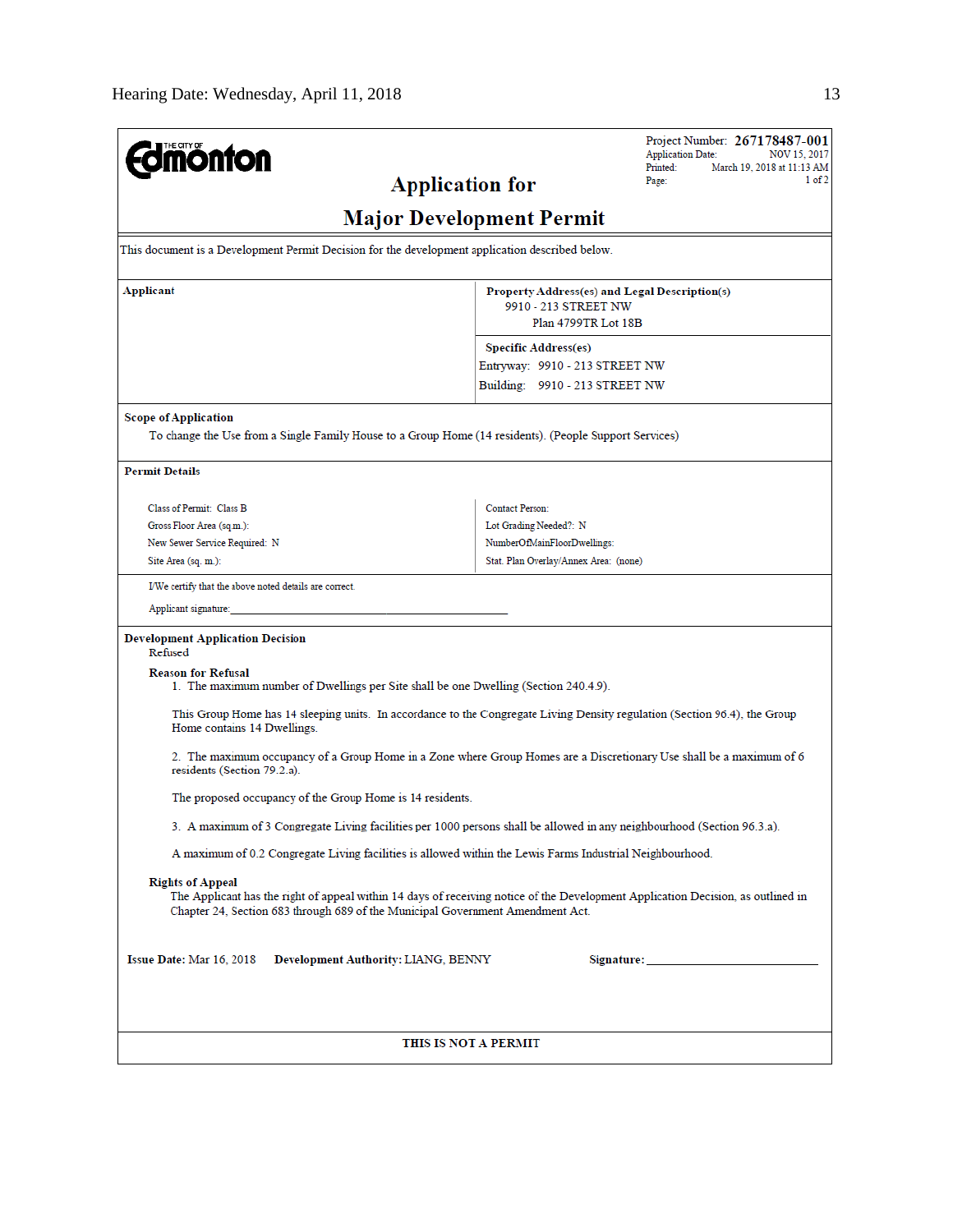| <b><i><u>dimonton</u></i></b>                                                                                            |                                                               | <b>Application for</b>                     |                      | <b>Application Date:</b><br>Printed:<br>Page: | Project Number: 267178487-001<br>NOV 15, 2017<br>March 19, 2018 at 11:13 AM<br>$2$ of $2$ |  |  |  |  |
|--------------------------------------------------------------------------------------------------------------------------|---------------------------------------------------------------|--------------------------------------------|----------------------|-----------------------------------------------|-------------------------------------------------------------------------------------------|--|--|--|--|
| <b>Major Development Permit</b>                                                                                          |                                                               |                                            |                      |                                               |                                                                                           |  |  |  |  |
| Fees                                                                                                                     |                                                               |                                            |                      |                                               |                                                                                           |  |  |  |  |
| Development Permit Inspection Fee<br>Major Dev. Application Fee<br><b>Total GST Amount:</b><br><b>Totals for Permit:</b> | <b>Fee Amount</b><br>\$0.00<br>\$500.00<br>\$0.00<br>\$500.00 | <b>Amount Paid</b><br>\$500.00<br>\$500.00 | Receipt#<br>04623224 | <b>Date Paid</b><br>Nov 15, 2017              |                                                                                           |  |  |  |  |
|                                                                                                                          |                                                               |                                            |                      |                                               |                                                                                           |  |  |  |  |
|                                                                                                                          |                                                               |                                            |                      |                                               |                                                                                           |  |  |  |  |
|                                                                                                                          |                                                               |                                            |                      |                                               |                                                                                           |  |  |  |  |
|                                                                                                                          |                                                               |                                            |                      |                                               |                                                                                           |  |  |  |  |
|                                                                                                                          |                                                               |                                            |                      |                                               |                                                                                           |  |  |  |  |
|                                                                                                                          |                                                               |                                            |                      |                                               |                                                                                           |  |  |  |  |
|                                                                                                                          |                                                               |                                            |                      |                                               |                                                                                           |  |  |  |  |
|                                                                                                                          |                                                               |                                            |                      |                                               |                                                                                           |  |  |  |  |
|                                                                                                                          |                                                               | THIS IS NOT A PERMIT                       |                      |                                               |                                                                                           |  |  |  |  |
|                                                                                                                          |                                                               |                                            |                      |                                               |                                                                                           |  |  |  |  |